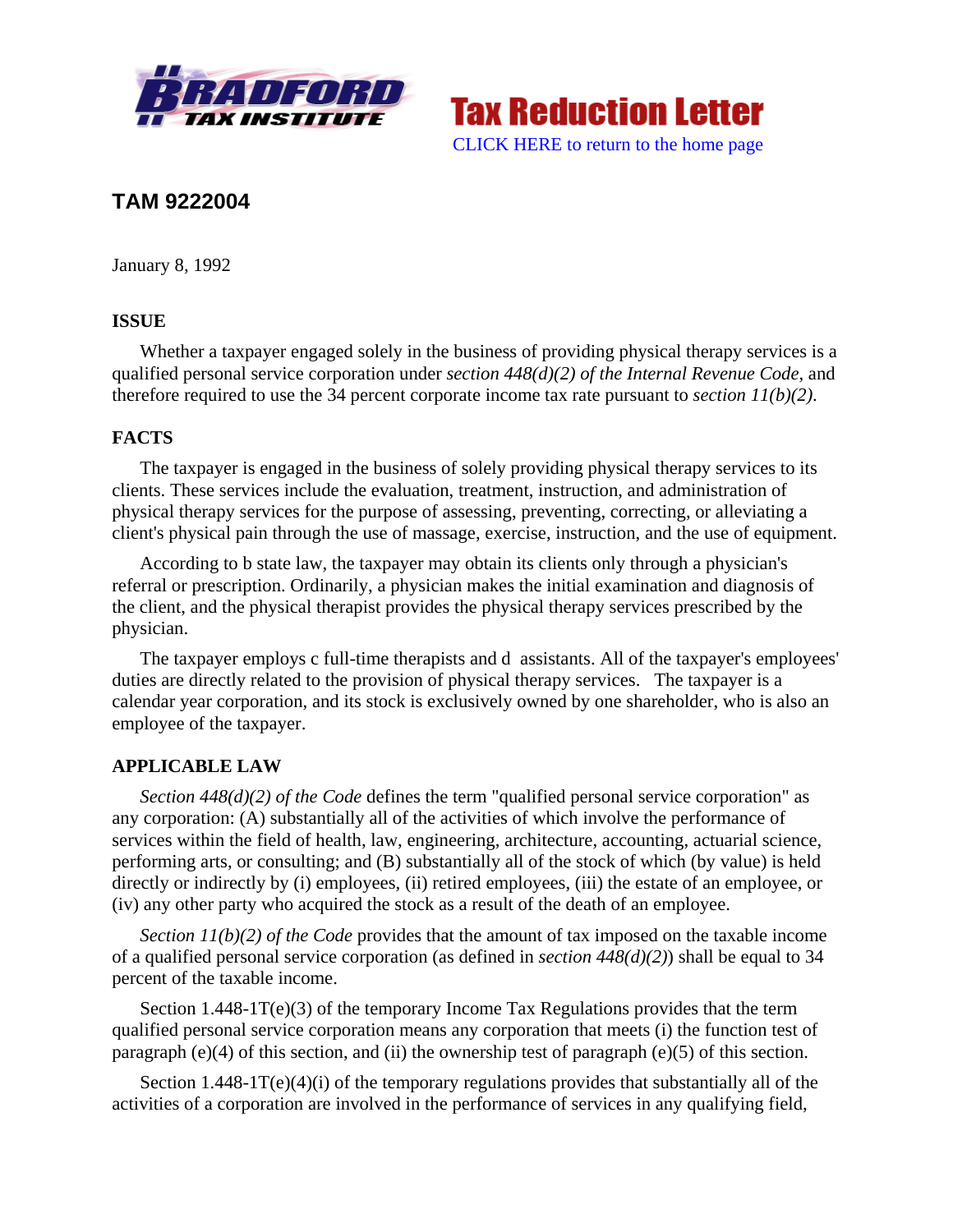such as health, if 95 percent or more of the time spent by employees of the corporation, serving in their capacity as such, is devoted to the performance of services in a qualifying field. For purposes of determining whether this 95 percent test is satisfied, the performance of any activity incident to the actual performance of services in a qualifying field is considered the performance of services in that field.

Section  $1.448 \text{-} 1 \text{T}(e)(4)(ii)$  of the temporary regulations defines services performed within the field of health as the provision of medical services by physicians, nurses, dentists, and other similar health-care professionals. The performance of services in the field of health does not include the provision of services not directly related to a medical field, even though the services may purportedly relate to the health of the service recipient. For example, the performance of services within the field of health does not include the operation of health clubs or health spas that provide physical exercise or conditioning to their customers.

Section  $1.448-1T(e)(5)(i)$  of the temporary regulations provides that a corporation meets the ownership test, if at all times during the taxable year, substantially all of the corporation's stock, by value, is held, directly or indirectly, by (i) employees, (ii) retired employees, (iii) the estate of an employee, or (iv) any other party who acquired the stock as a result of the death of an employee. For purposes of this paragraph (e)(5), the term "substantially all" means an amount equal to or greater than 95 percent.

*Section 1.213-1(e)(1)(i) of the regulations* defines the term "medical care" to include the diagnosis, cure, mitigation, treatment, or prevention of disease. Expenses paid for medical care include those expenses paid for the purpose of affecting any structure or function of the body or for transportation primarily for any essential medical care. Furthermore, *section 1.213-1(e)(1)(ii)* provides that amounts paid for operations or treatments affecting any portion of the body, including obstetrical expenses and expenses of therapy or X-ray treatments, are deemed to be for the purpose of affecting any structure or function of the body and are therefore paid for medical care.

#### **RATIONALE**

The taxpayer contends that it is not a qualified personal service corporation as defined in *section 448(d)(2) of the Code* because it is not within the "field of health" as defined in *section 448(d)(2)(A)*. Specifically, the taxpayer argues that because a client's diagnosis is made by a physician and it is unable to prescribe medication, it does not provide medical services. In contrast, the examining agent contends that the taxpayer is within the "field of health," and thus is a qualified personal service corporation. The examining agent argues that because physical therapy services are prescribed by a physician, the taxpayer does, in fact, provide medical services.

In order to be considered a qualified personal service corporation under *section 448(d)(2) of the Code*, section 1.448-1T(e)(3) of the temporary regulations provides that a taxpayer must met two tests, the "function test" as set forth in paragraph (e)(4) of section 1.448-1T, and the "ownership test" of paragraph (e)(5) of section 1.448-1T. In the case at hand, the taxpayer argues that it is not a qualified personal service corporation because it has not met the elements of the function test. The taxpayer concedes that the elements of the ownership test have been met.

### A. Function Test

The first test, the "function test," requires that substantially all of the corporation's activities must be devoted to the field of health, law, engineering, architecture, accounting, actuarial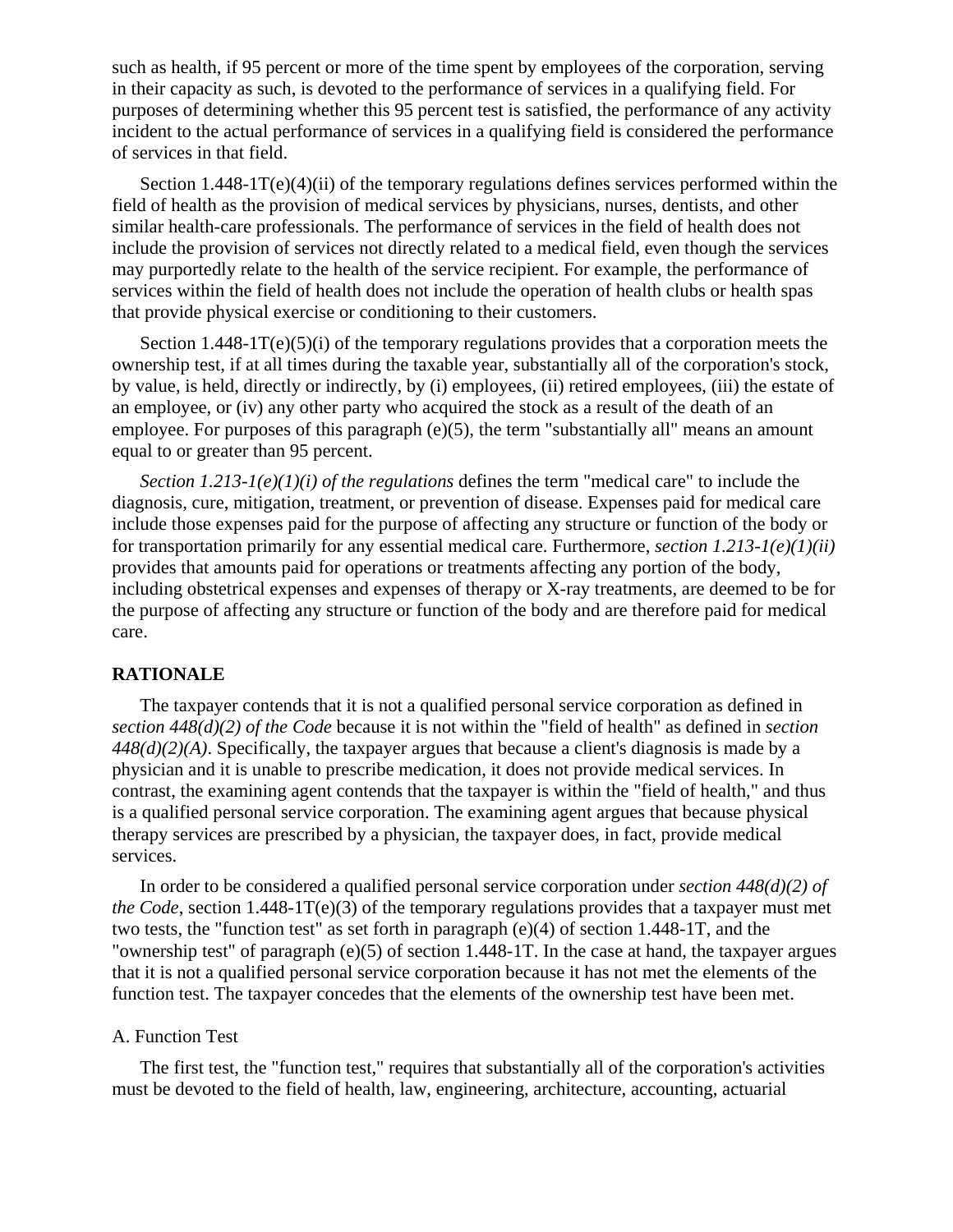science, performing arts, or consulting. See section  $1.448 \cdot 1 \cdot T(e)(4)(i)$  of the temporary regulations. In order to meet the function test, the taxpayer must meet three criteria.

First, the taxpayer must provide medical services. Specifically, section 1.448-1T(e)(4)(ii) of the temporary regulations provides that services within the field of health includes the provision of medical services. Although the Code and temporary regulations do not provide a definition of those services which are included within the provision of medical services, *section 213* provides some guidance.

*Section 1.213-1(e)(1)(i) of the regulations* defines medical care as the diagnosis, cure, mitigation, treatment, or prevention of disease. Similarly, state b defines "physical therapy" as the evaluation, treatment, instruction, and administration of services to assess, prevent, correct, or alleviate the signs and symptoms of physical disability and pain. Although state b requires that the initial diagnosis be performed by a physician, a physical therapist is still responsible for the cure, mitigation, treatment, and prevention of its clients' pain and disabilities.

Furthermore, *section 1.213-1(e)(1)(ii) of the regulations* provides that amounts paid for therapy are deemed to be for the purpose of medical care. Thus, because therapy services are medical care under *section 1.213-1(e)(1)(i)*, the physical therapy services provided by the taxpayer to its clients are medical services under section  $1.448-1T(e)(4)(ii)$  of the temporary regulations.

The second criteria of the function test requires that the taxpayer must be a health-care professional. Specifically, section 1.448-1T(e)(4)(ii) of the temporary regulations requires that the medical services are provided by physicians, nurses, dentists, or other "similar health-care professionals." The Code and regulation do not define the term "similar health-care professionals." Nonetheless, the taxpayer is "similar" to other health-care professionals listed in section  $1.448 \cdot 1 \text{T}(e)(4)(ii)$  in education, training, and the very nature of its services.

For example, to practice physical therapy services in state b, a physical therapist must be licensed. In order to become licensed, a physical therapist must be a graduate of a board certified school of physical therapy. The physical therapist must also pass an examination given by e to determine the fitness of the applicant. This process is similar to the certification requirements of a nurse, dentist, or physician in state b.

Furthermore, the very nature of a physical therapist's services is to provide evaluation, treatment, instruction, and administration of physical therapy services for the purpose of assessing, preventing, correcting, or alleviating physical disability or pain. Unlike a health spa or a health club that provides physical exercise or conditioning to its customers, physical therapy services are more than merely related to the health of the service recipient. In fact, physical therapy services are for the specific treatment of a physical ailment. Thus, the very nature of the taxpayer's services are similar to the services provided by other health-care professionals such as physicians, nurses, and dentists.

The third criteria of the function test requires that substantially all of the taxpayer's activities must be devoted to the field of health. Specifically, section  $1.448 \text{-} 1 \text{T}(e)(4)(i)$  of the temporary regulations requires that substantially all of the activities of a corporation are devoted to the field of health, which means that 95 percent or more of the employees' time must be devoted to the performance of services within the field of health. In this case, the taxpayer states that all of its employees' duties are directly related to the provision of physical therapy services. Accordingly, the taxpayer's employees devote substantially all of their time to the performance of physical therapy services.